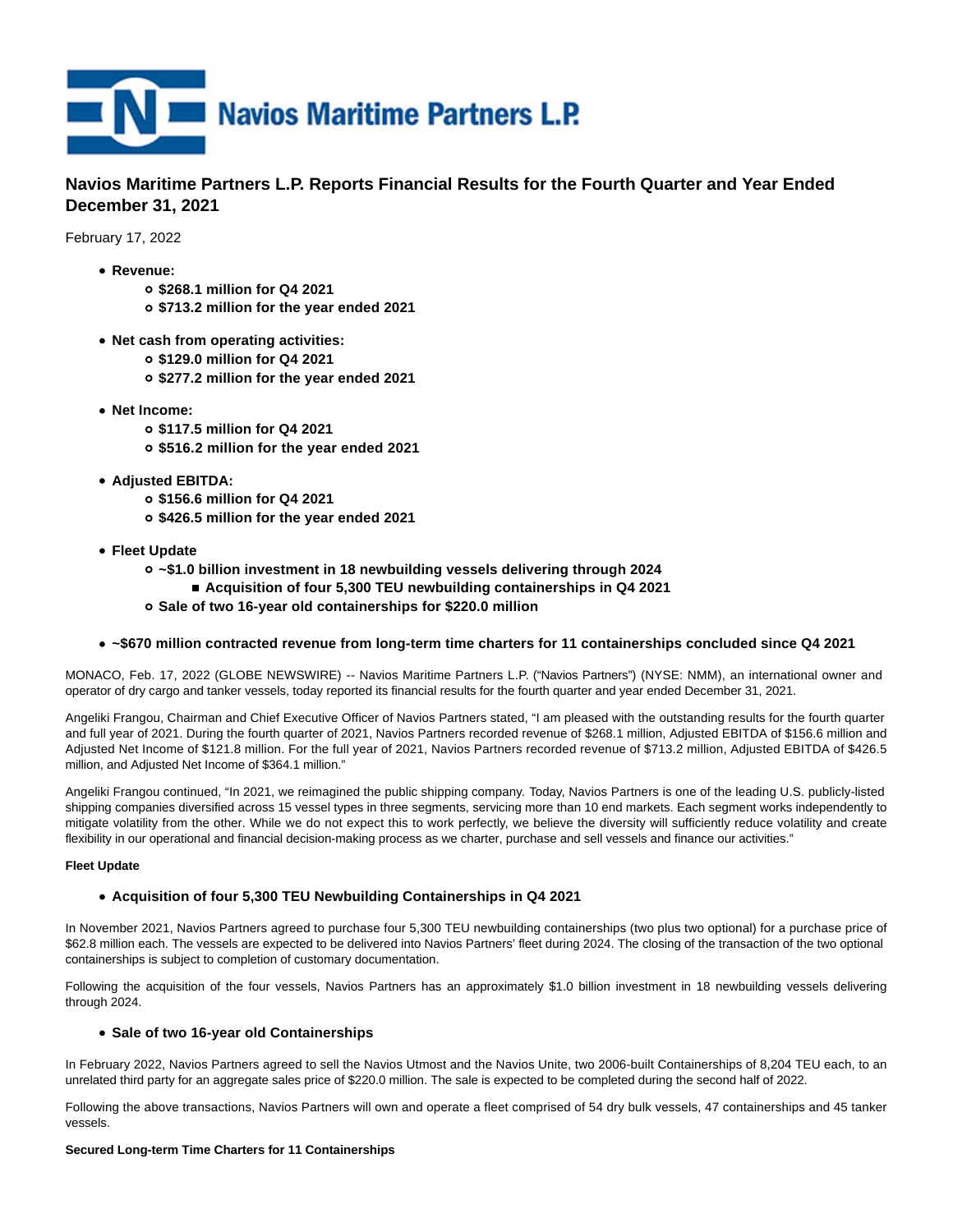Navios Partners has secured new long-term time charters for 11 containerships which are expected to generate approximately \$670 million contracted revenue.

- Four 5,300 TEU newbuilding containerships, expected to be delivered in 2024, have been chartered-out for an average period of 64 months, at an average net rate of \$37,282 per day.
- Three 4,250 TEU containerships have been chartered-out for an average period of approximately 36 months, at an average net rate of \$50,181 per day (2.7x the current average contracted net rate of \$18,541).
- Two 3,450 TEU containerships have been chartered-out for an average period of approximately 45 months, at an average net rate of \$44,250 per day (3.2x the current average contracted net rate of \$13,643).
- Two 2,750 TEU containership have been chartered-out for an average period of approximately 37 months, at an average net rate of \$41,805 per day (2.5x the current average contracted net rate of \$16,788).

# **Financing Update**

In December 2021, Navios Partners entered into a new sustainability linked credit facility with a commercial bank for a total amount of up to \$72.7 million for the refinancing of the existing credit facilities of three tanker and two dry bulk vessels. On December 15, 2021, the full amount was drawn. The new credit facility is repayable in 19 consecutive quarterly installments of \$2.2 million each together with a final balloon payment of \$30.3 million to be paid on the last repayment date. The facility matures in the fourth quarter of 2026 and bears interest at LIBOR plus a margin (ranging from 270 bps to 280 bps per annum depending on the emission efficiency ratio of the vessels as defined in the loan agreement).

# **Cash Distribution**

The Board of Directors of Navios Partners declared a cash distribution for the fourth quarter of 2021 of \$0.05 per unit. The cash distribution was paid on February 11, 2022 to all unitholders of record as of February 9, 2022. The declaration and payment of any further dividends remain subject to the discretion of the Board of Directors and will depend on, among other things, Navios Partners' cash requirements as measured by market opportunities and restrictions under its credit agreements and other debt obligations and such other factors as the Board of Directors may deem advisable.

# **Long-Term Cash Flow**

Navios Partners has entered into short, medium and long-term time charter-out agreements for its vessels with a remaining average term of approximately 1.8 years. Navios Partners has currently fixed 53.2% of its available days for 2022 and 27.2% for 2023. Navios Partners expects to generate contracted revenues of approximately \$697.2 million and \$499.2 million for 2022 and for 2023, respectively. The average expected daily charter-out rate for the fleet is \$27,957 and \$37,530 for 2022 and for 2023, respectively.

# **EARNINGS HIGHLIGHTS**

For the following results and the selected financial data presented herein, Navios Partners has compiled condensed consolidated statements of operations for the three month periods and years ended December 31, 2021 and 2020. The quarterly information was derived from the unaudited condensed consolidated financial statements for the respective periods. EBITDA, Adjusted EBITDA, Adjusted Earnings per Common Unit basic and diluted and Adjusted Net Income are non-GAAP financial measures and should not be used in isolation or substitution for Navios Partners' results calculated in accordance with U.S. generally accepted accounting principles ("U.S. GAAP").

Upon completion of the merger ("NMCI Merger") with Navios Maritime Containers L.P. ("Navios Containers") on March 31, 2021, beginning from April 1, 2021, and obtaining control over Navios Maritime Acquisition Corporation ("Navios Acquisition") on August 25, 2021, beginning from August 26, 2021, the results of operations of Navios Containers and Navios Acquisition are included in Navios Partners' Consolidated Statements of Operations. On October 15, 2021, Navios Partners completed its merger ("NNA Merger") with Navios Acquisition.

|                                                                                           | <b>Three Month</b><br><b>Period Ended</b><br>December 31,<br>2021 |     | <b>Three Month Period</b><br><b>Ended</b><br>December 31, 2020 |     | <b>Year Ended</b><br>December 31,<br>2021 | <b>Year Ended</b><br>December 31, 2020 |
|-------------------------------------------------------------------------------------------|-------------------------------------------------------------------|-----|----------------------------------------------------------------|-----|-------------------------------------------|----------------------------------------|
| (in \$'000 except per unit data)                                                          | (unaudited)                                                       |     | (unaudited)                                                    |     | (unaudited)                               | (unaudited)                            |
| Revenue                                                                                   | \$<br>268,146                                                     | \$  | 69,233                                                         | \$  | 713,175                                   | \$<br>226,771                          |
| Net Income/ (Loss) attributable to Navios<br>Partners' unitholders                        | \$<br>117,540                                                     | \$  | (50, 167)                                                      | \$  | 516,186                                   | \$<br>(68, 541)                        |
| Adjusted Net Income attributable to Navios<br>Partners' unitholders                       | \$<br>121,832(1)                                                  | -\$ | $12,830$ (2)                                                   | \$  | $364,146(3)$ \$                           | $9,936$ (4)                            |
| Net cash provided by operating activities                                                 | \$<br>129,020                                                     | \$  | 25,386                                                         | \$  | 277,173                                   | \$<br>94,086                           |
| <b>EBITDA</b>                                                                             | \$<br>152,351                                                     | \$  | (27,448)                                                       | \$  | 578,511                                   | \$<br>21,366                           |
| <b>Adjusted EBITDA</b>                                                                    | \$<br>156,643(1)                                                  | \$  | 35,549 (2)                                                     | \$  | 426,471(3)                                | \$<br>99,843 (4)                       |
| Earnings/ (Loss) attributable to Navios<br>Partners' unitholders per Common Unit basic    | \$<br>3.89                                                        | \$  | (4.39)                                                         | \$  | 22.36                                     | \$<br>(6.13)                           |
| Earnings/ (Loss) attributable to Navios<br>Partners' Unitholders per Common Unit diluted  | \$<br>3.89                                                        | \$  | (4.39)                                                         | \$  | 22.32                                     | \$<br>(6.13)                           |
| Adjusted Earnings attributable to Navios<br>Partners' unitholders per Common Unit basic   | \$<br>$4.03(1)$ \$                                                |     | 1.12(2)                                                        | \$. | $15.78(3)$ \$                             | 0.89(4)                                |
| Adjusted Earnings attributable to Navios<br>Partners' unitholders per Common Unit diluted | \$<br>4.03(1)                                                     | \$  | (2)<br>1.12                                                    | \$  | $15.75(3)$ \$                             | 0.89(4)                                |

(1) Adjusted Net Income, Adjusted EBITDA and Adjusted Earnings attributable to Navios Partners' unitholders per Common Unit basic and diluted for the three month period ended December 31, 2021 have been adjusted to exclude a: (i) \$3.3 million gain related to the sale of one of our vessels; and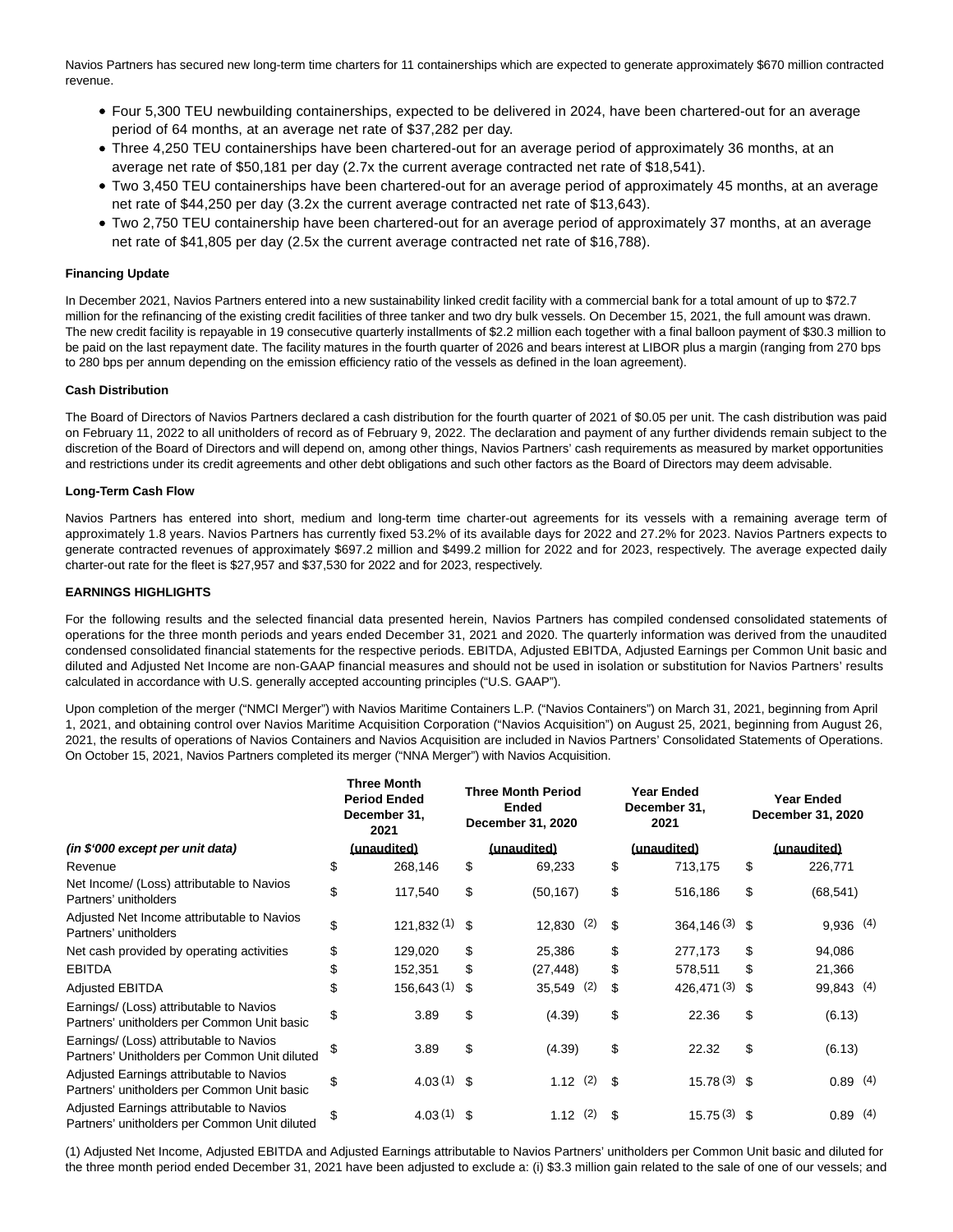(ii) \$7.6 million of transaction costs in relation to the NNA Merger.

(2) Adjusted Net Income, Adjusted EBITDA and Adjusted Earnings attributable to Navios Partners' unitholders per Common Unit basic and diluted for the three month period ended December 31, 2020 have been adjusted to exclude a: (i) \$51.0 million impairment loss related to four of our vessels; and (ii) \$12.0 million impairment loss related to the sale of two of our vessels.

(3) Adjusted Net Income, Adjusted EBITDA and Adjusted Earnings attributable to Navios Partners' unitholders per Common Unit basic and diluted for the year ended December 31, 2021 have been adjusted to exclude: (i) an \$80.8 million gain from equity in net earnings of affiliated companies; (ii) a \$48.0 million bargain gain upon obtaining control over Navios Acquisition and upon completion of NMCI Merger; (iii) a \$33.6 million gain related to the sale of eight of our vessels; and (iv) \$10.4 million of transaction costs in relation to the NNA Merger and NMCI Merger.

(4) Adjusted Net Income, Adjusted EBITDA and Adjusted Earnings attributable to Navios Partners' unitholders per Common Unit basic and diluted for the year ended December 31, 2020 have been adjusted to exclude a: (i) \$6.9 million loss related to the other-than-temporary impairment recognized in the Navios Partners' receivable from Navios Europe II; (ii) \$57.8 million impairment loss related to seven of our vessels; and (iii) \$13.8 million impairment loss relating to the sale of three of our vessels.

### **Three month periods ended December 31, 2021 and 2020**

Time charter and voyage revenues for the three month period ended December 31, 2021 increased by approximately \$198.9 million, or 287.4%, to \$268.1 million, as compared to \$69.2 million for the same period in 2020. The increase in revenue was mainly attributable to the increase in the size of our fleet and to the increase in Time Charter Equivalent ("TCE") rate. For the three month period ended December 31, 2021, TCE rate increased by 64.1% to \$23,005 per day, as compared to \$14,021 per day for the same period in 2020. The available days of the fleet increased by 136.5% to 11,363 days for the three month period ended December 31, 2021, as compared to 4,805 for the same period in 2020 mainly due to the mergers with Navios Containers and Navios Acquisition.

EBITDA of Navios Partners for the three month periods ended December 31, 2021 and 2020 was affected by the items described in the table above. Excluding these items, Adjusted EBITDA increased by approximately \$121.1 million to \$156.6 million for the three month period ended December 31, 2021, as compared to \$35.5 million for the same period in 2020. The increase in Adjusted EBITDA was primarily due to a: (i) \$198.9 million increase in time charter and voyage revenues; and (ii) \$1.1 million increase in net loss attributable to noncontrolling interest. The above increase was partially mitigated by: (i) a \$47.5 million increase in vessel operating expenses, mainly due to the increased fleet; (ii) a \$13.9 million increase in time charter and voyage expenses; (iii) an \$8.5 million increase in general and administrative expenses, mainly due to the increased fleet; (iv) a \$6.3 million increase in direct vessel expenses (excluding the amortization of deferred drydock, special survey costs and other capitalized items); (v) a \$2.2 million decrease in other income, net and (vi) a \$0.5 million decrease in equity net earnings of affiliated companies.

Net income/(loss) attributable to Navios Partners' unitholders for the three month periods ended December 31, 2021 and 2020 was affected by the items described in the table above. Excluding these items, Adjusted Net Income for the three month period ended December 31, 2021 amounted to \$121.8 million as compared to \$12.8 million for the three month period ended December 31, 2020. The increase in Adjusted Net Income was primarily due to a: (i) \$121.1 million increase in Adjusted EBITDA; and (ii) \$30.9 million increase in amortization of the unfavorable lease terms. The above increase was partially mitigated by a: (i) \$30.9 million increase in depreciation and amortization expense; (ii) \$9.6 million increase in interest expense and finance cost, net; (iii) \$2.4 million increase in amortization for deferred drydock, special survey costs and other capitalized items; and (iv) \$0.1 million decrease in interest income.

# **Years ended December 31, 2021 and 2020**

Time charter and voyage revenues for the year ended December 31, 2021 increased by approximately \$486.4 million, or 214.5%, to \$713.2 million, as compared to \$226.8 million for the same period in 2020. The increase in revenue was mainly attributable to the increase in the size of our fleet and to the increase in TCE rate. For the year ended December 31, 2021, TCE rate increased by 73.7% to \$21,709 per day, as compared to \$12,497 per day for the same period in 2020. The available days of the fleet increased by 82.9% to 31,884 days for the year ended December 31, 2021, as compared to 17,430 for the same period in 2020 mainly due to the NNA Merger and NMCI Merger.

EBITDA of Navios Partners for the years ended December 31, 2021 and 2020 was affected by the items described in the table above. Excluding these items, Adjusted EBITDA increased by \$326.7 million to \$426.5 million for the year ended December 31, 2021, as compared to \$99.8 million for the same period in 2020. The increase in Adjusted EBITDA was primarily due to a: (i) \$486.4 million increase in time charter and voyage revenues; and (ii) \$4.9 million increase in net loss attributable to noncontrolling interest. The above increase was partially mitigated by a: (i) \$97.7 million increase in vessel operating expenses, mainly due to the increased fleet; (ii) \$25.1 million increase in time charter and voyage expenses; (iii) \$17.5 million increase in general and administrative expenses, mainly due to the increased fleet; (iv) \$13.0 million increase in direct vessel expenses (excluding the amortization of deferred drydock, special survey costs and other capitalized items); (v) \$10.2 million increase in other expense, net; and (vi) \$1.1 million decrease in equity in net earnings of affiliated companies.

Net income attributable to Navios Partners' unitholders for the year ended December 31, 2021 was approximately \$516.2 million as compared to a \$68.5 million net loss for the same period in 2020. Net income/ (loss) was affected by the items described in the table above. Excluding these items, Adjusted Net Income for the year ended December 31, 2021 amounted to \$364.1 million compared to \$9.9 million for the year ended December 31, 2020. The increase in Adjusted Net Income was primarily due to a: (i) \$326.7 million increase in Adjusted EBITDA; (ii) \$108.5 million increase in the amortization of the unfavorable lease terms recorded in the year ended December 31, 2021; and (iii) \$0.3 million increase in interest income. The above increase was partially mitigated by: (i) a \$56.7 million increase in depreciation and amortization expense; (ii) an \$18.6 million increase in interest expense and finance cost, net; and (iii) a \$6.0 million increase in amortization for deferred drydock, special survey costs and other capitalized items.

# **Fleet Employment Profile**

The following table reflects certain key indicators of Navios Partners' core fleet performance for the three month periods and years ended December 31, 2021 and 2020 (including the Navios Containers' fleet and Navios Acquisition's tanker fleet for the periods from April 1, 2021 to December 31, 2021 and from August 26, 2021 to December 31, 2021, respectively).

| <b>Three Month Period</b> | <b>Three Month Period</b> | <b>Year Ended</b> | <b>Year Ended</b> |
|---------------------------|---------------------------|-------------------|-------------------|
| Ended                     | Ended                     | December 31, 2021 | December 31, 2020 |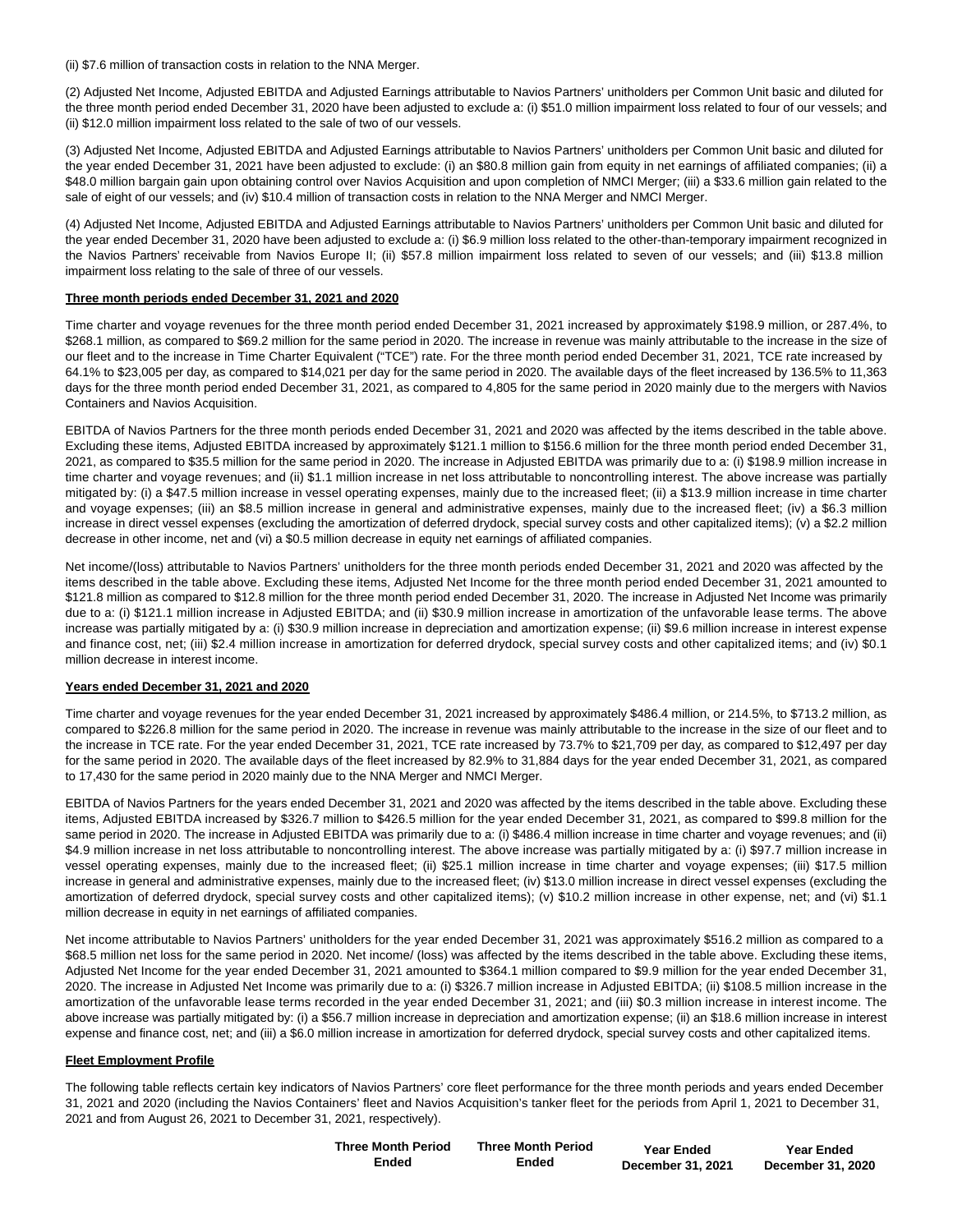|                                                     | December 31, 2021<br>(unaudited) |        | December 31, 2020<br>(unaudited) | (unaudited)  |    | (unaudited) |
|-----------------------------------------------------|----------------------------------|--------|----------------------------------|--------------|----|-------------|
| Available Days <sup>(1)</sup>                       |                                  | 11,363 | 4,805                            | 31,884       |    | 17,430      |
| Operating Days <sup>(2)</sup>                       |                                  | 11.289 | 4,780                            | 31,631       |    | 17,245      |
| Fleet Utilization (3)                               |                                  | 99.3%  | 99.5%                            | 99.2%        |    | 98.9%       |
| Time Charter Equivalent Combined (per day)<br>(4)   | \$                               | 23.005 | \$<br>14.021                     | \$<br>21.709 | S  | 12,497      |
| Time Charter Equivalent Drybulk (per day) $(4)$ \$  |                                  | 29.548 | \$<br>12.722                     | \$<br>23.331 | S  | 10,989      |
| Time Charter Equivalent Containers (per day)<br>(4) |                                  | 23.765 | \$<br>19.507                     | \$<br>22.435 | \$ | 18,385      |
| Time Charter Equivalent Tankers (per day) $(4)$ \$  |                                  | 15.426 | —                                | \$<br>15,336 |    |             |
| Vessels operating at period end                     |                                  | 128    | 52                               | 128          |    | 52          |

- (1) Available days for the fleet represent total calendar days the vessels were in Navios Partners' possession for the relevant period after subtracting off-hire days associated with scheduled repairs, dry dockings or special surveys and ballast days relating to voyages. The shipping industry uses available days to measure the number of days in a relevant period during which a vessel is capable of generating revenues.
- (2) Operating days are the number of available days in the relevant period less the aggregate number of days that the vessels are off-hire due to any reason, including unforeseen circumstances. The shipping industry uses operating days to measure the aggregate number of days in a relevant period during which vessels actually generate revenues.
- (3) Fleet utilization is the percentage of time that Navios Partners' vessels were available for generating revenue, and is determined by dividing the number of operating days during a relevant period by the number of available days during that period. The shipping industry uses fleet utilization to measure efficiency in finding employment for vessels and minimizing the amount of days that its vessels are off-hire for reasons other than scheduled repairs, dry dockings or special surveys.
- (4) TCE rate: Time Charter Equivalent rate per day is defined as voyage, time charter revenues and bareboat charter-out revenues (grossed up by currently applicable fixed vessel operating expenses) less voyage expenses during a period divided by the number of available days during the period. The TCE rate per day is a standard shipping industry performance measure used primarily to present the actual daily earnings generated by vessels on various types of charter contracts for the number of available days of the fleet.

# **Conference Call Details:**

Navios Partners' management will host a conference call on Thursday, February 17, 2022 to discuss the results for the fourth quarter and year ended December 31, 2021.

Call Date/Time: Thursday, February 17, 2022 at 8:30 am ET Call Title: Navios Partners Q4 2021 Financial Results Conference Call US Dial In: +1.866.518.6930 International Dial In: +1.203.518.9797 Conference ID: NMMQ421

The conference call replay will be available two hours after the live call and remain available for one week at the following numbers:

US Replay Dial In: +1.800.839.5128 International Replay Dial In: +1.402.220.1504

#### **Slides and audio webcast:**

There will also be a live webcast of the conference call, through the Navios Partners website [\(www.navios-mlp.com\)](https://www.globenewswire.com/Tracker?data=94U6sVziHOaFM1mb6fHxarE4ewPH_WjqtOgdgFWXN93_RTIx2CxURtglJpWSMGaGhytgT0ggbm76wee6u0oFs6a7bIZJ4UIrlbsgP9xm07U=) under "Investors". Participants to the live webcast should register on the website approximately 10 minutes prior to the start of the webcast.

A supplemental slide presentation will be available on the Navios Partners website a[t www.navios-mlp.com u](https://www.globenewswire.com/Tracker?data=94U6sVziHOaFM1mb6fHxas_uHzkfjnLLT7taHfoV6C2tV9w7UQD9bmUvOyPJfSpKkDfMD7WU2hSnWgBup3-htL1jL5jkF04utca9Di-TsqI=)nder the "Investors" section at 8:00 am ET on the day of the call.

#### **About Navios Maritime Partners L.P.**

Navios Maritime Partners L.P. (NYSE: NMM) is an international owner and operator of dry cargo and tanker vessels. For more information, please visit our website a[t www.navios-mlp.com.](https://www.globenewswire.com/Tracker?data=94U6sVziHOaFM1mb6fHxanJuhQ5vTv5gtixx8DHoVwUlToPHxzYzDRA_OJ7ast51pyXz1694UqdmlhiwzgW_fLE07l9mQdjGwCAHAq3Axts=)

#### **Forward-Looking Statements**

This press release contains and will contain forward-looking statements (as defined in Section 27A of the Securities Act of 1933, as amended, and Section 21E of the Securities Exchange Act of 1934, as amended) concerning future events, including TCE rates and Navios Partners' expected cash flow generation, future contracted revenues, future distributions and its ability to make distributions going forward, Navios Partners' ability to realize the projected advantages of the NNA Merger, opportunities to reinvest cash accretively in a fleet renewal program or otherwise, potential capital gains, its ability to take advantage of dislocation in the market and Navios Partners' growth strategy and measures to implement such strategy, including expected vessel acquisitions and entering into further time charters and Navios Partners' ability to refinance its debt on attractive terms, or at all. Words such as "may," "expects," "intends," "plans," "believes," "anticipates," "hopes," "estimates," and variations of such words and similar expressions are intended to identify forward-looking statements.

These forward-looking statements are based on the information available to, and the expectations and assumptions deemed reasonable by Navios Partners at the time these statements were made. Although Navios Partners believes that the expectations reflected in such forward-looking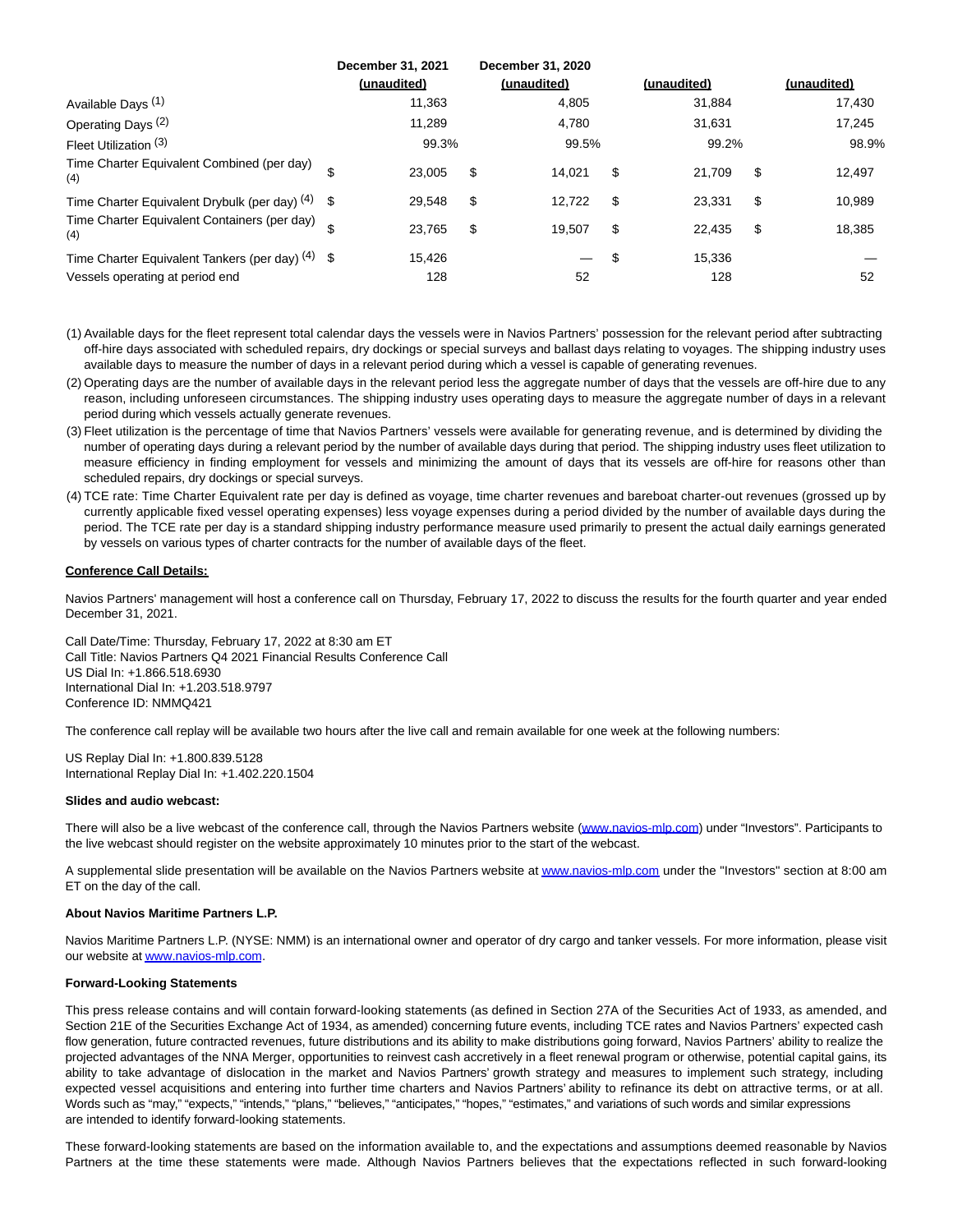statements are reasonable, no assurance can be given that such expectations will prove to have been correct. These statements involve risks and are based upon a number of assumptions and estimates that are inherently subject to significant uncertainties and contingencies, many of which are beyond the control of Navios Partners. Actual results may differ materially from those expressed or implied by such forward-looking statements.

Factors that could cause actual results to differ materially include, but are not limited to, risks relating to: global and regional economic and political conditions including the impact of the COVID-19 pandemic and efforts throughout the world to contain its spread, including effects on global economic activity, demand for seaborne transportation of the products we ship, the ability and willingness of charterers to fulfill their obligations to us and prevailing charter rates, the economic condition of the markets in which we operate, shipyards performing scrubber installations, construction of newbuilding vessels, drydocking and repairs, changing vessel crews and availability of financing; potential disruption of shipping routes due to accidents, diseases, pandemics, political events, piracy or acts by terrorists; uncertainty relating to global trade, including prices of seaborne commodities and continuing issues related to seaborne volume and ton miles, our continued ability to enter into long-term time charters, our ability to maximize the use of our vessels, expected demand in the dry and liquid cargo shipping sectors in general and the demand for our Panamax, Capesize, Ultra-Handymax, Containerships and Tanker vessels in particular, fluctuations in charter rates for dry bulk vessels, containerships and tanker vessels, the aging of our fleet and resultant increases in operations costs, the loss of any customer or charter or vessel, the financial condition of our customers, changes in the availability and costs of funding due to conditions in the bank market, capital markets and other factors, increases in costs and expenses, including but not limited to: crew, insurance, provisions, port expenses, lube oil, bunkers, repairs, maintenance and general and administrative expenses, the expected cost of, and our ability to comply with, governmental regulations and maritime self-regulatory organization standards, as well as standard regulations imposed by our charterers applicable to our business, general domestic and international political conditions, competitive factors in the market in which Navios Partners operates; risks associated with operations outside the United States; and other factors listed from time to time in Navios Partners' filings with the Securities and Exchange Commission, including its Form 20-Fs and Form 6-Ks. Navios Partners expressly disclaims any obligations or undertaking to release publicly any updates or revisions to any forward-looking statements contained herein to reflect any change in Navios Partners' expectations with respect thereto or any change in events, conditions or circumstances on which any statement is based. Navios Partners makes no prediction or statement about the performance of its common units.

#### **Contacts**

Navios Maritime Partners L.P. +1 (212) 906 8645 [Investors@navios-mlp.com](https://www.globenewswire.com/Tracker?data=BzuooMkiOVAgDjOPGd5usVAOsbyXmIuHFl04G35IRxvPQXCfGq0I18XyTX5gTewnlQCwnVSV_epO6XWXy0iGm-nHfR53M5qR0sBQeOsoiCM=)

Nicolas Bornozis Capital Link, Inc. +1 (212) 661 7566 [naviospartners@capitallink.com](https://www.globenewswire.com/Tracker?data=viQ6XJwaeBeiwhaQtMBBQz9o_J9Hdi1V-X9P-g7aFVTicem4eSijH9EBTQluIE_d-StgeFlxqs0xAilewqrl4N4Qsp5iWSNM99DlPAa45tWtZGidFY-3zO4V7xaLGvce)

# **EXHIBIT 1**

# **NAVIOS MARITIME PARTNERS L.P. SELECTED BALANCE SHEET DATA**

(Expressed in thousands of U.S. Dollars except unit data)

|                                                           | December 31.<br>2021<br>(unaudited) | December 31,<br>2020<br>(unaudited) |
|-----------------------------------------------------------|-------------------------------------|-------------------------------------|
| <b>ASSETS</b>                                             |                                     |                                     |
| Cash and cash equivalents, including restricted cash      | \$<br>169.446 \$                    | 30,728                              |
| Other current assets                                      | 56,894                              | 30,052                              |
| Vessels, net                                              | 2,852,570                           | 1,041,138                           |
| Other non-current assets                                  | 544,389                             | 105,351                             |
| <b>Total assets</b>                                       | 3,623,299                           | 1,207,269                           |
| <b>LIABILITIES AND PARTNERS' CAPITAL</b>                  |                                     |                                     |
| Other current liabilities                                 | \$<br>140,368 \$                    | 51,417                              |
| Total borrowings, net (including current and non-current) | 1,361,709                           | 486,857                             |
| Other non-current liabilities                             | 351,497                             | 14,165                              |
| Total partners' capital                                   | 1,769,725                           | 654,830                             |
| Total liabilities and partners' capital                   | 3,623,299                           | 1,207,269                           |

# **NAVIOS MARITIME PARTNERS L.P. CONDENSED CONSOLIDATED STATEMENTS OF OPERATIONS**

(Expressed in thousands of U.S. Dollars except unit and per unit data)

|                                  | <b>Three Month Period</b><br>Ended<br>December 31, 2021<br>(unaudited) |         |     | <b>Three Month Period</b><br>Ended<br>December 31, 2020<br>(unaudited) | Year Ended<br>December 31, 2021<br>(unaudited) | Year Ended<br>December 31, 2020<br>(unaudited) |
|----------------------------------|------------------------------------------------------------------------|---------|-----|------------------------------------------------------------------------|------------------------------------------------|------------------------------------------------|
| Time charter and voyage revenues |                                                                        | 268.146 | \$. | 69.233                                                                 | 713.175                                        | 226,771                                        |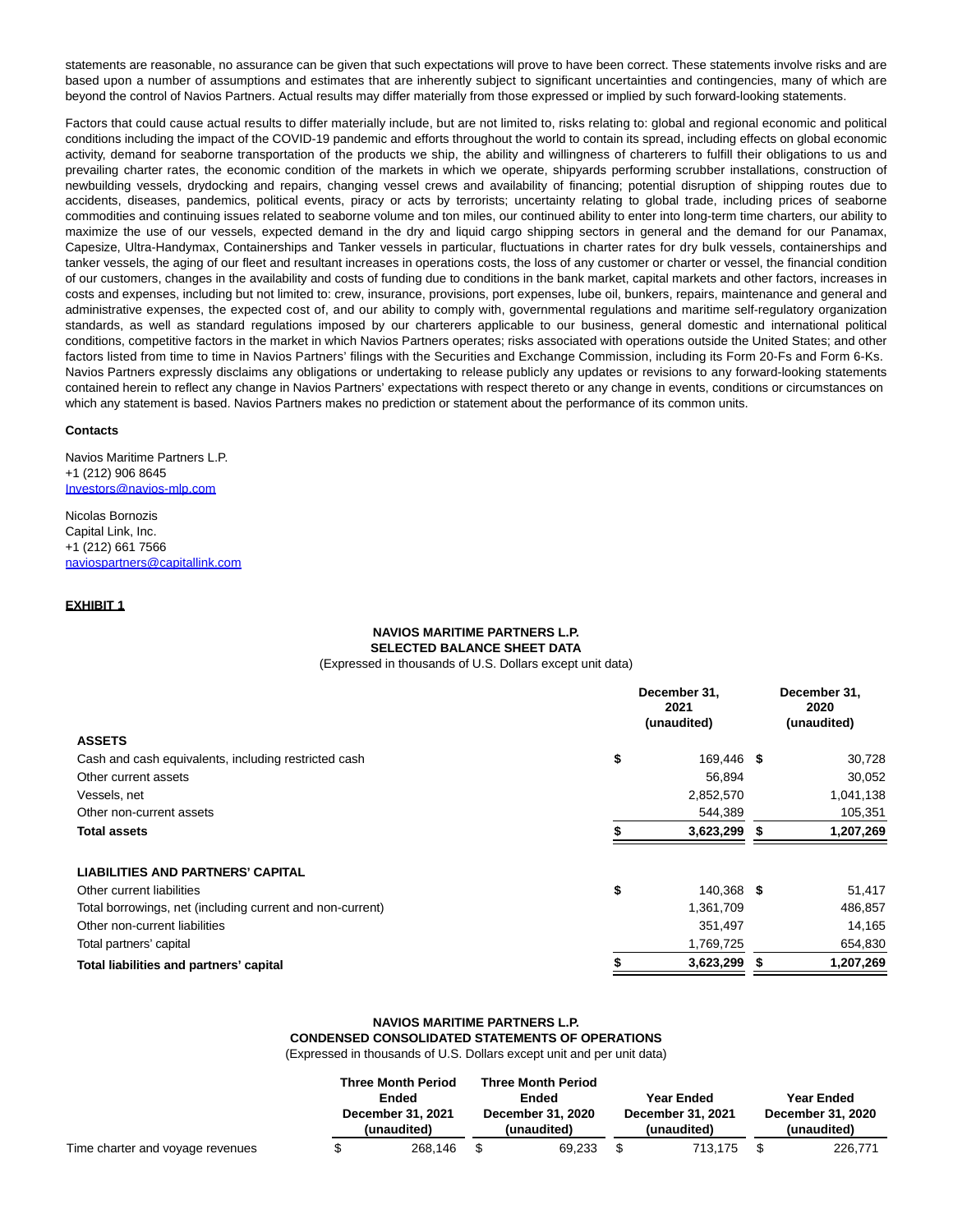| 117,540   |                                               | (50, 167) | \$                                                 | 516,186    | \$                                                                  | (68, 541) |
|-----------|-----------------------------------------------|-----------|----------------------------------------------------|------------|---------------------------------------------------------------------|-----------|
| 1,054     |                                               |           |                                                    | 4,913      |                                                                     |           |
|           |                                               |           |                                                    |            |                                                                     | (68, 541) |
|           |                                               |           |                                                    |            |                                                                     |           |
|           |                                               |           |                                                    |            |                                                                     |           |
|           |                                               |           |                                                    |            |                                                                     | 1,133     |
| (585)     |                                               |           |                                                    | (9, 449)   |                                                                     | 711       |
|           |                                               |           |                                                    |            |                                                                     | (6,900)   |
|           |                                               | 125       |                                                    | 859        |                                                                     | 639       |
| (15, 138) |                                               | (5, 523)  |                                                    | (42, 762)  |                                                                     | (24, 159) |
|           |                                               | (62, 997) |                                                    |            |                                                                     | (71, 577) |
| 3,277     |                                               |           |                                                    | 33,625     |                                                                     |           |
| 30,936    |                                               |           |                                                    | 108,538    |                                                                     |           |
| (45, 508) |                                               | (14, 597) |                                                    | (112, 817) |                                                                     | (56,050)  |
|           |                                               |           |                                                    |            |                                                                     |           |
|           |                                               |           |                                                    |            |                                                                     | (24, 012) |
|           |                                               |           |                                                    |            |                                                                     | (93, 732) |
| (11, 252) |                                               | (2,667)   |                                                    | (29, 259)  |                                                                     | (10, 337) |
| (16, 313) |                                               | (2,381)   |                                                    | (36, 142)  |                                                                     | (11,028)  |
|           | (72, 764)<br>(16, 744)<br>(7, 569)<br>116,486 | \$        | (25, 308)<br>(8, 168)<br>1,569<br>547<br>(50, 167) | S          | (191, 449)<br>(41, 461)<br>80,839<br>(10, 439)<br>48,015<br>511,273 | S.        |

# **Earnings/ (loss) per unit:**

|                                                                                           | <b>Three Month</b><br><b>Period Ended</b><br>December 31, 2021<br>(unaudited) |      | <b>Three Month</b><br><b>Period Ended</b><br>December 31, 2020<br>(unaudited) | Year Ended<br>December 31, 2021<br>(unaudited) |      | Year Ended<br>December 31, 2020<br>(unaudited) |  |        |
|-------------------------------------------------------------------------------------------|-------------------------------------------------------------------------------|------|-------------------------------------------------------------------------------|------------------------------------------------|------|------------------------------------------------|--|--------|
| Earnings/ (loss) attributable to Navios<br>Partners' unitholders per unit:                |                                                                               |      |                                                                               |                                                |      |                                                |  |        |
| Earnings/ (loss) attributable to Navios<br>Partners' unitholders per common unit, basic   | \$                                                                            | 3.89 | S                                                                             | (4.39)                                         | - \$ | $22.36$ \$                                     |  | (6.13) |
| Earnings/ (loss) attributable to Navios<br>Partners' unitholders per common unit, diluted | - \$                                                                          | 3.89 | S                                                                             | (4.39)                                         | - \$ | 22.32                                          |  | (6.13) |

# **NAVIOS MARITIME PARTNERS L.P.**

**Other Financial Information**

(Expressed in thousands of U.S. Dollars except unit data)

| (in thousands of U.S. dollars)                         |    | <b>Year Ended</b><br>December 31, 2021<br>(unaudited) |  |           |
|--------------------------------------------------------|----|-------------------------------------------------------|--|-----------|
| Net cash provided by operating activities              | S  | 277.173                                               |  | 94.086    |
| Net cash used in investing activities                  | \$ | (106, 252)                                            |  | (83, 854) |
| Net cash used in financing activities                  |    | (32, 203)                                             |  | (9,906)   |
| Increase in cash, cash equivalents and restricted cash |    | 138,718                                               |  | 326       |

# **EXHIBIT 2**

| <b>Owned Drybulk Vessels</b> | Type           | <b>Built</b> | Capacity<br>(DWT) |
|------------------------------|----------------|--------------|-------------------|
| Serenitas N                  | Ultra-Handymax | 2011         | 56,644            |
| Navios Christine B           | Ultra-Handymax | 2009         | 58,058            |
| Navios Amaryllis             | Ultra-Handymax | 2008         | 58,735            |
| Navios La Paix               | Ultra-Handymax | 2014         | 61,485            |
| Navios Symmetry              | Panamax        | 2006         | 74,381            |
| Navios Camelia               | Panamax        | 2009         | 75,162            |
| Navios Hope                  | Panamax        | 2005         | 75,397            |
| Navios Libertas              | Panamax        | 2007         | 75.511            |
| Navios Prosperity I          | Panamax        | 2007         | 75,527            |
| Navios Hyperion              | Panamax        | 2004         | 75,707            |
| <b>Navios Sagittarius</b>    | Panamax        | 2006         | 75,756            |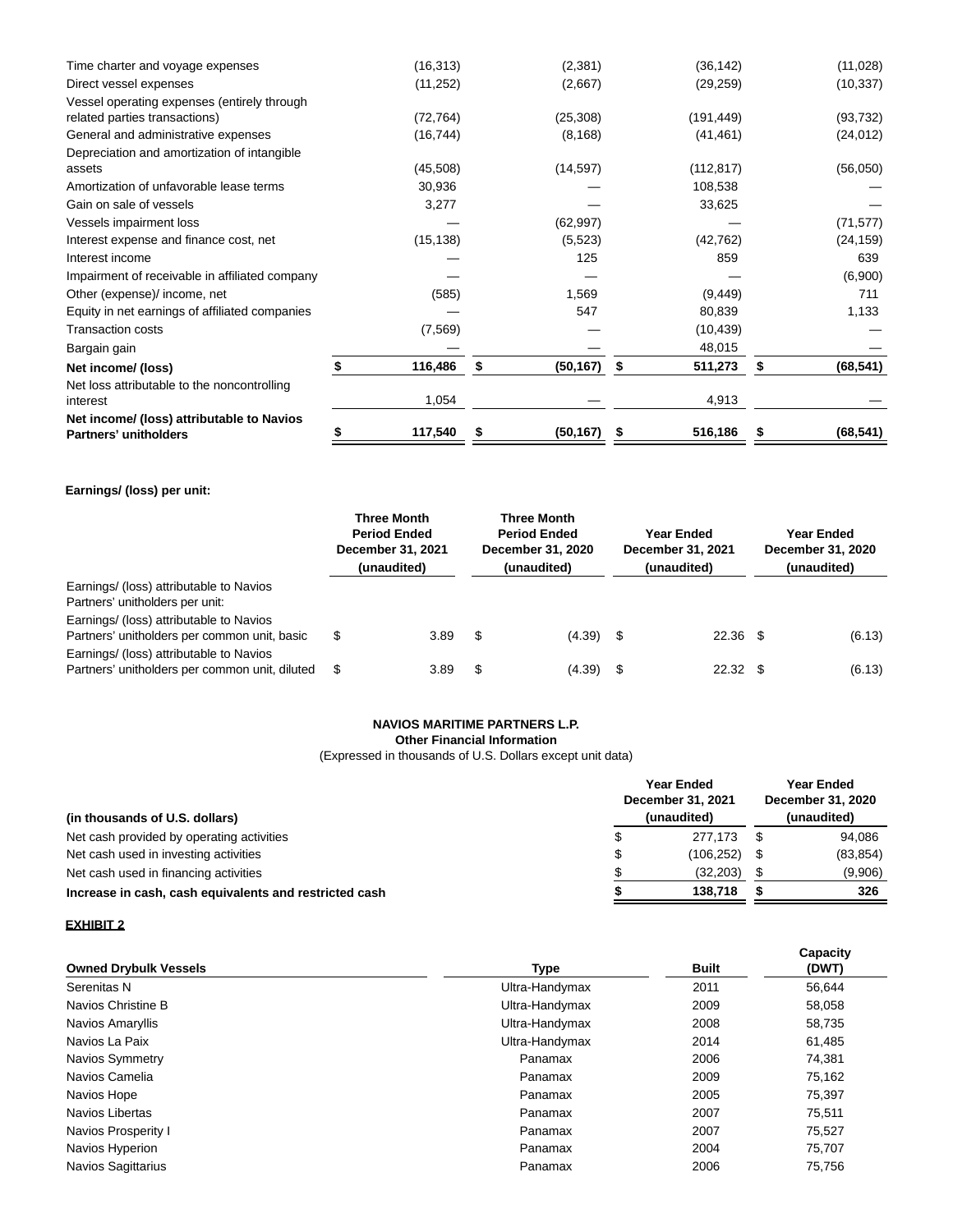| ινανιυς Απιπισς          |
|--------------------------|
| Navios Alegria           |
| Navios Orbiter           |
| Navios Sun               |
| <b>Navios Helios</b>     |
| Navios Victory           |
| Unity N                  |
| Odysseus N               |
| Navios Avior             |
| <b>Navios Centaurus</b>  |
| Navios Harmony           |
| Navios Sphera            |
| Navios Apollon I         |
| Copernicus N             |
| Navios Aurora II         |
| Navios Symphony          |
| Navios Ace               |
| Navios Melodia           |
| Navios Luz               |
| Navios Azimuth           |
| Navios Buena Ventura     |
| Navios Fulvia            |
| Navios Aster             |
| Navios Ray               |
| Navios Bonavis           |
| <b>Navios Fantastiks</b> |
| Navios Sol               |
| Navios Beaufiks          |
| Navios Pollux            |
| <b>Navios Mars</b>       |
| Navios Gem               |
| Navios Joy               |
| Navios Koyo              |

| Navios Anthos        | Panamax  | 2004 | 75,798  |
|----------------------|----------|------|---------|
| Navios Alegria       | Panamax  | 2004 | 76,466  |
| Navios Orbiter       | Panamax  | 2004 | 76,602  |
| Navios Sun           | Panamax  | 2005 | 76,619  |
| <b>Navios Helios</b> | Panamax  | 2005 | 77,075  |
| Navios Victory       | Panamax  | 2014 | 77,095  |
| Unity N              | Panamax  | 2011 | 79,642  |
| Odysseus N           | Panamax  | 2011 | 79,642  |
| Navios Avior         | Panamax  | 2012 | 81,355  |
| Navios Centaurus     | Panamax  | 2012 | 81,472  |
| Navios Harmony       | Panamax  | 2006 | 82,790  |
| Navios Sphera        | Panamax  | 2016 | 84,872  |
| Navios Apollon I     | Panamax  | 2005 | 87,052  |
| Copernicus N         | Panamax  | 2010 | 93,062  |
| Navios Aurora II     | Capesize | 2009 | 169,031 |
| Navios Symphony      | Capesize | 2010 | 178,132 |
| Navios Ace           | Capesize | 2011 | 179,016 |
| Navios Melodia       | Capesize | 2010 | 179,132 |
| Navios Luz           | Capesize | 2010 | 179,144 |
| Navios Azimuth       | Capesize | 2011 | 179,169 |
| Navios Buena Ventura | Capesize | 2010 | 179,259 |
| Navios Fulvia        | Capesize | 2010 | 179,263 |
| Navios Aster         | Capesize | 2010 | 179,314 |
| Navios Ray           | Capesize | 2012 | 179,515 |
| Navios Bonavis       | Capesize | 2009 | 180,022 |
| Navios Fantastiks    | Capesize | 2005 | 180,265 |
| Navios Sol           | Capesize | 2009 | 180,274 |
| Navios Beaufiks      | Capesize | 2004 | 180,310 |
| Navios Pollux        | Capesize | 2009 | 180,727 |
| Navios Mars          | Capesize | 2016 | 181,259 |
| Navios Gem           | Capesize | 2014 | 181,336 |
| Navios Joy           | Capesize | 2013 | 181,389 |
| Navios Koyo          | Capesize | 2011 | 181,415 |
|                      |          |      |         |

|                                    |               |              | Capacity |
|------------------------------------|---------------|--------------|----------|
| <b>Owned Containerships</b>        | Type          | <b>Built</b> | (TEU)    |
| Spectrum N                         | Containership | 2009         | 2,546    |
| Protostar N                        | Containership | 2007         | 2,741    |
| Fleur N                            | Containership | 2012         | 2,782    |
| Ete N                              | Containership | 2012         | 2,782    |
| Navios Summer                      | Containership | 2006         | 3,450    |
| Matson Oahu                        | Containership | 2006         | 3,450    |
| Navios Spring                      | Containership | 2007         | 3,450    |
| Matson Lanai (ex. Navios Amaranth) | Containership | 2007         | 4,250    |
| Navios Indigo                      | Containership | 2007         | 4,250    |
| Navios Vermilion                   | Containership | 2007         | 4,250    |
| Navios Verde                       | Containership | 2007         | 4,250    |
| Navios Amarillo                    | Containership | 2007         | 4,250    |
| Navios Azure                       | Containership | 2007         | 4,250    |
| Navios Domino                      | Containership | 2008         | 4,250    |
| Navios Delight                     | Containership | 2008         | 4,250    |
| <b>Navios Devotion</b>             | Containership | 2009         | 4,250    |
| Navios Destiny                     | Containership | 2009         | 4,250    |
| Navios Lapis                       | Containership | 2009         | 4,250    |
| Navios Tempo                       | Containership | 2009         | 4,250    |
| Navios Dorado                      | Containership | 2010         | 4,250    |
| <b>Navios Felicitas</b>            | Containership | 2010         | 4,360    |
| <b>Bahamas</b>                     | Containership | 2010         | 4,360    |
| Bermuda                            | Containership | 2010         | 4,360    |
| Navios Miami                       | Containership | 2009         | 4,563    |
| Navios Magnolia                    | Containership | 2008         | 4,730    |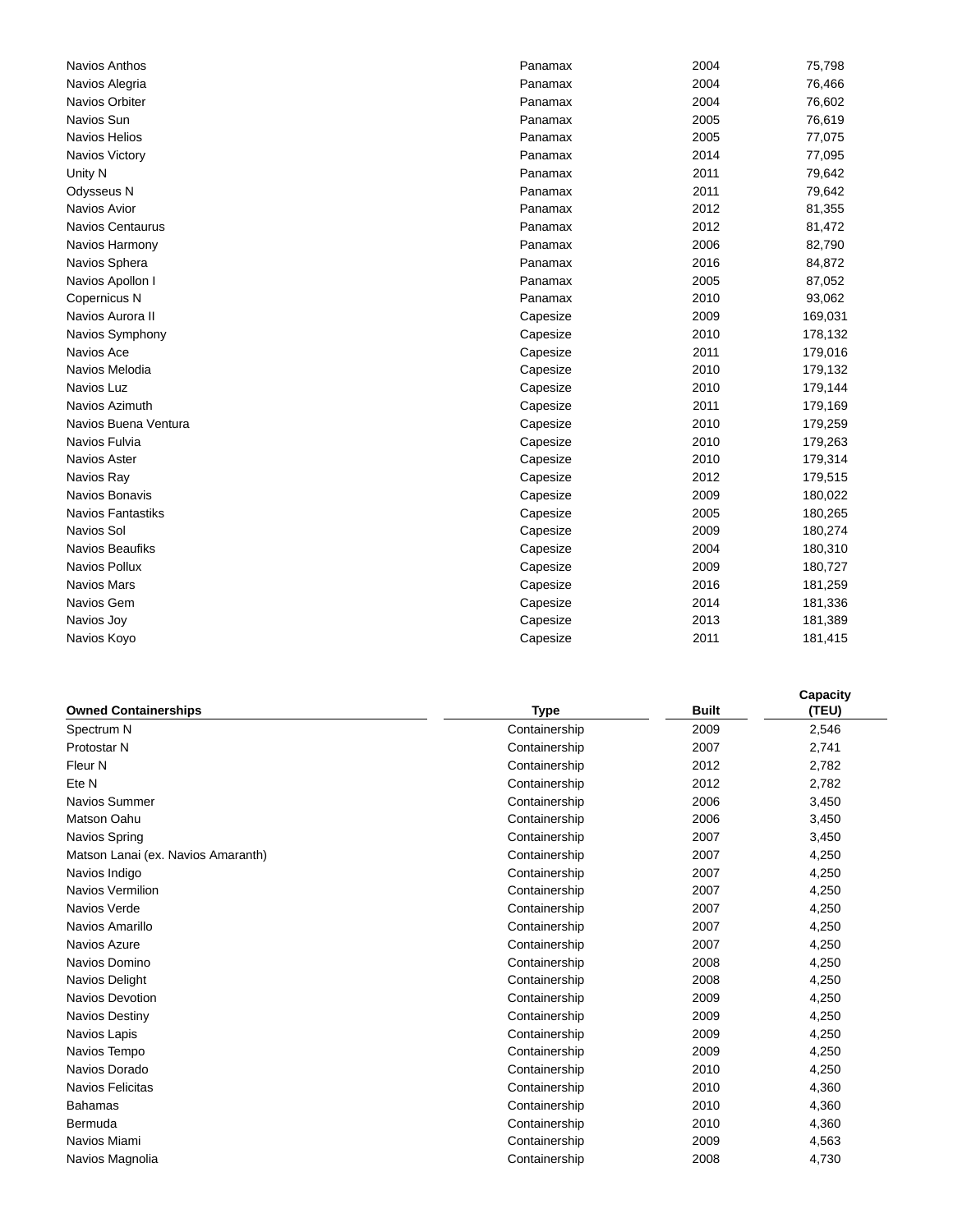| Navios Jasmine               | Containership | 2008 | 4,730  |
|------------------------------|---------------|------|--------|
| Navios Chrysalis             | Containership | 2008 | 4,730  |
| Navios Nerine                | Containership | 2008 | 4,730  |
| Hyundai Hongkong             | Containership | 2006 | 6,800  |
| Hyundai Singapore            | Containership | 2006 | 6,800  |
| Hyundai Busan                | Containership | 2006 | 6,800  |
| Hyundai Shanghai             | Containership | 2006 | 6.800  |
| Hyundai Tokyo                | Containership | 2006 | 6,800  |
| Navios Utmost <sup>(1)</sup> | Containership | 2006 | 8,204  |
| Navios Unite <sup>(1)</sup>  | Containership | 2006 | 8.204  |
| Navios Unison                | Containership | 2010 | 10,000 |
| Navios Constellation         | Containership | 2011 | 10,000 |

**Capacity**

(1) Vessel agreed to be sold.

| <b>Owned Tanker Vessels</b> | Type                      | <b>Built</b> | (DWT)   |  |  |
|-----------------------------|---------------------------|--------------|---------|--|--|
| Nave Cosmos                 | <b>Chemical Tanker</b>    | 2010         | 25,130  |  |  |
| <b>Nave Polaris</b>         | <b>Chemical Tanker</b>    | 2011         | 25,145  |  |  |
| Perseus N                   | <b>MR1 Product Tanker</b> | 2009         | 36,264  |  |  |
| Star N                      | <b>MR1 Product Tanker</b> | 2009         | 37,836  |  |  |
| <b>Hector N</b>             | <b>MR1 Product Tanker</b> | 2008         | 38,402  |  |  |
| Nave Dorado                 | <b>MR2 Product Tanker</b> | 2005         | 47,999  |  |  |
| Nave Aquila                 | <b>MR2 Product Tanker</b> | 2012         | 49,991  |  |  |
| Nave Atria                  | <b>MR2 Product Tanker</b> | 2012         | 49,992  |  |  |
| Nave Capella                | <b>MR2 Product Tanker</b> | 2013         | 49,995  |  |  |
| Nave Alderamin              | <b>MR2 Product Tanker</b> | 2013         | 49,998  |  |  |
| Nave Pyxis                  | <b>MR2 Product Tanker</b> | 2014         | 49,998  |  |  |
| Nave Bellatrix              | <b>MR2 Product Tanker</b> | 2013         | 49,999  |  |  |
| Nave Orion                  | <b>MR2 Product Tanker</b> | 2013         | 49,999  |  |  |
| Nave Titan                  | <b>MR2 Product Tanker</b> | 2013         | 49,999  |  |  |
| Nave Luminosity             | <b>MR2 Product Tanker</b> | 2014         | 49,999  |  |  |
| Nave Jupiter                | <b>MR2 Product Tanker</b> | 2014         | 49,999  |  |  |
| Nave Velocity               | MR2 Product Tanker        | 2015         | 49,999  |  |  |
| <b>Nave Sextans</b>         | <b>MR2 Product Tanker</b> | 2015         | 49,999  |  |  |
| <b>Nave Orbit</b>           | <b>MR2 Product Tanker</b> | 2009         | 50,470  |  |  |
| Nave Equator                | <b>MR2 Product Tanker</b> | 2009         | 50,542  |  |  |
| Bougainville                | <b>MR2 Product Tanker</b> | 2013         | 50,626  |  |  |
| Nave Equinox                | <b>MR2 Product Tanker</b> | 2007         | 50,922  |  |  |
| Nave Pulsar                 | <b>MR2 Product Tanker</b> | 2007         | 50,922  |  |  |
| Aurora N                    | <b>LR1 Product Tanker</b> | 2008         | 63,495  |  |  |
| Lumen N                     | <b>LR1 Product Tanker</b> | 2008         | 63,599  |  |  |
| <b>Nave Cetus</b>           | <b>LR1 Product Tanker</b> | 2012         | 74,581  |  |  |
| Nave Ariadne                | <b>LR1 Product Tanker</b> | 2007         | 74,671  |  |  |
| Nave Cielo                  | <b>LR1 Product Tanker</b> | 2007         | 74,671  |  |  |
| Nave Rigel                  | <b>LR1 Product Tanker</b> | 2013         | 74,673  |  |  |
| Nave Atropos                | <b>LR1 Product Tanker</b> | 2013         | 74,695  |  |  |
| Nave Cassiopeia             | <b>LR1 Product Tanker</b> | 2012         | 74,711  |  |  |
| Nave Andromeda              | <b>LR1 Product Tanker</b> | 2011         | 75,000  |  |  |
| Nave Estella                | <b>LR1 Product Tanker</b> | 2012         | 75,000  |  |  |
| <b>Nave Constellation</b>   | <b>VLCC</b>               | 2010         | 296,988 |  |  |
| Nave Universe               | <b>VLCC</b>               | 2011         | 297,066 |  |  |
| Nave Galactic               | <b>VLCC</b>               | 2009         | 297,168 |  |  |
| <b>Nave Spherical</b>       | <b>VLCC</b>               | 2009         | 297,188 |  |  |
| Nave Quasar                 | <b>VLCC</b>               | 2010         | 297,376 |  |  |
| Nave Photon                 | <b>VLCC</b>               | 2008         | 297,395 |  |  |
| Nave Buena Suerte           | <b>VLCC</b>               | 2011         | 297,491 |  |  |
| Nave Synergy                | <b>VLCC</b>               | 2010         | 299,973 |  |  |
|                             |                           |              |         |  |  |

|                                      |         |              | Capacitv | Purchase |
|--------------------------------------|---------|--------------|----------|----------|
| <b>Bareboat Chartered-in vessels</b> | Tvpe    | <b>Built</b> | (DWT)    | Option   |
| <b>Navios Star</b>                   | Panamax | 2021         | 81,994   | Yes      |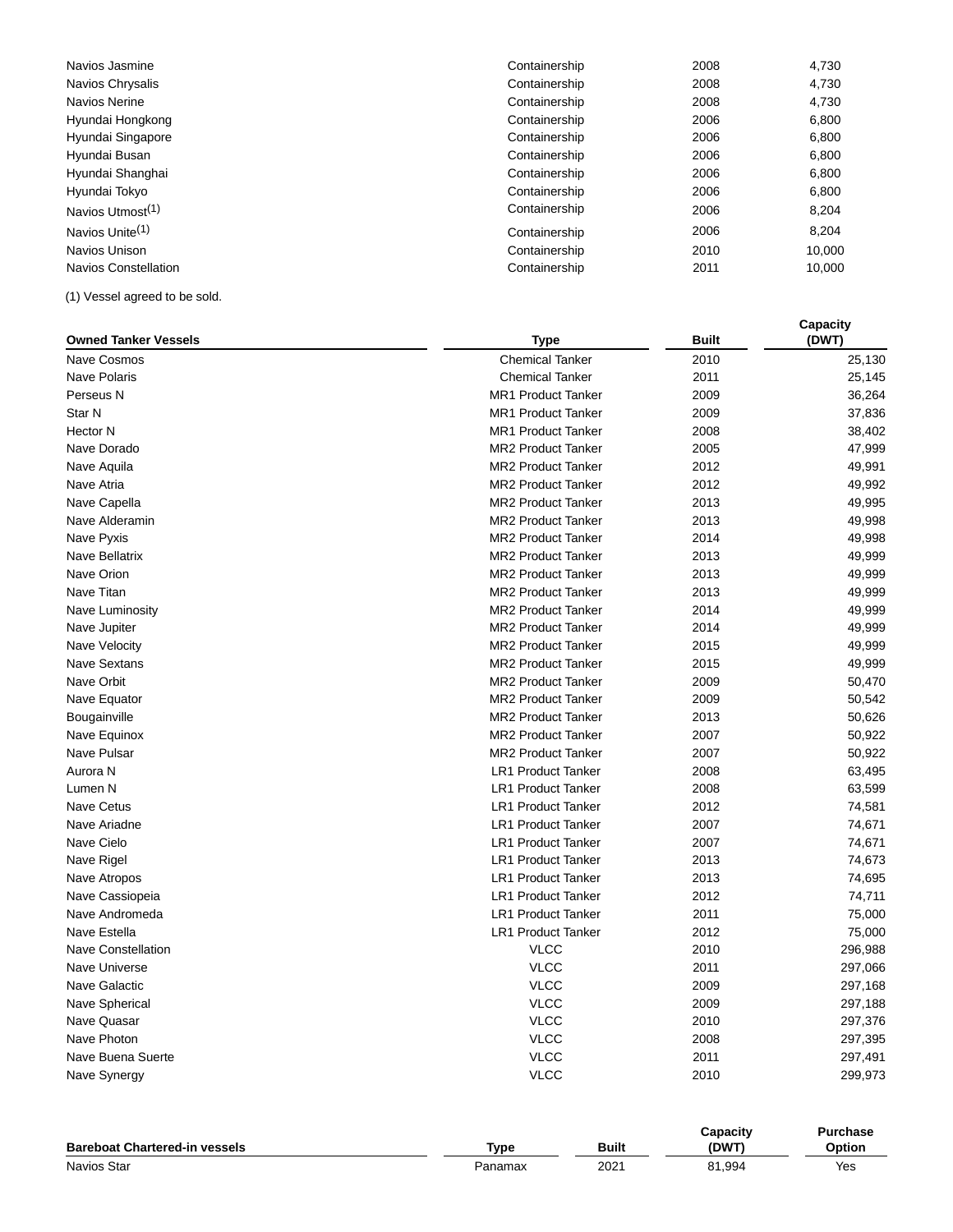| Navios Amitie | Panamax     | 2021 | 82,002  | Yes |
|---------------|-------------|------|---------|-----|
| Navios Libra  | Panamax     | 2019 | 82.011  | Yes |
| Nave Electron | <b>VLCC</b> | 2021 | 313.239 | Yes |
| Baghdad       | <b>VLCC</b> | 2020 | 313.433 | Yes |
| Erbil         | VLCC        | 2021 | 313.486 | Yes |

| <b>Bareboat Chartered-in vessels to be delivered</b> | Type        | <b>Delivery</b><br>date | Capacity<br>(DWT) | <b>Purchase</b><br>Option |
|------------------------------------------------------|-------------|-------------------------|-------------------|---------------------------|
| <b>TBN I</b>                                         | Capesize    | H <sub>2</sub> 2022     | 180.000           | Yes                       |
| TBN II                                               | Capesize    | H <sub>2</sub> 2022     | 180.000           | Yes                       |
| TBN III                                              | Capesize    | H <sub>2</sub> 2022     | 180.000           | Yes                       |
| TBN VII                                              | Capesize    | H <sub>1</sub> 2023     | 180.000           | Yes                       |
| tbn v                                                | Capesize    | H <sub>1</sub> 2023     | 180.000           | Yes                       |
| TBN XIV                                              | <b>VLCC</b> | H <sub>2</sub> 2022     | 310,000           | Yes                       |

| Owned to be delivered | Type          | <b>Delivery Date</b> | Capacity<br>DWT / (TEU) |  |
|-----------------------|---------------|----------------------|-------------------------|--|
| <b>TBN IV</b>         | Panamax       | H <sub>2</sub> 2022  | 81,000                  |  |
| TBN VI                | Panamax       | H1 2023              | 81,000                  |  |
| <b>TBN VIII</b>       | Containership | H <sub>2</sub> 2023  | 5,300                   |  |
| TBN IX                | Containership | H <sub>2</sub> 2023  | 5,300                   |  |
| TBN X                 | Containership | H1 2024              | 5,300                   |  |
| TBN XI                | Containership | H1 2024              | 5,300                   |  |
| <b>TBN XV</b>         | Containership | H1 2024              | 5,300                   |  |
| TBN XVI               | Containership | H1 2024              | 5,300                   |  |
| TBN XII               | Containership | H <sub>2</sub> 2024  | 5,300                   |  |
| <b>TBN XIII</b>       | Containership | H <sub>2</sub> 2024  | 5,300                   |  |
| TBN XVII              | Containership | H <sub>2</sub> 2024  | 5,300                   |  |
| <b>TBN XVIII</b>      | Containership | H <sub>2</sub> 2024  | 5,300                   |  |

# **EXHIBIT 3**

# **Disclosure of Non-GAAP Financial Measures**

EBITDA, Adjusted EBITDA, Adjusted Net Income / (Loss) attributable to Navios Partners' unitholders and Adjusted Earnings/ (Loss) attributable to Navios Partners' unitholders per Common Unit, basic and diluted are "non-U.S. GAAP financial measures" and should not be used in isolation or considered substitutes for net income/ (loss), cash flow from operating activities and other operations or cash flow statement data prepared in accordance with generally accepted accounting principles in the United States.

EBITDA represents net income/ (loss) attributable to Navios Partners' unitholders before interest and finance costs, depreciation and amortization (including intangible accelerated amortization) and income taxes. Adjusted EBITDA represents EBITDA excluding certain items, as described under "Earnings Highlights". Navios Partners uses Adjusted EBITDA as a liquidity measure and reconciles EBITDA and Adjusted EBITDA to net cash provided by operating activities, the most comparable U.S. GAAP liquidity measure. EBITDA in this document is calculated as follows: net cash provided by operating activities adding back, when applicable and as the case may be, the effect of: (i) net increase/(decrease) in operating assets; (ii) net (increase)/ decrease in operating liabilities; (iii) net interest cost; (iv) amortization and write-off of deferred financing cost; (v) equity in net earnings/ (loss) of affiliated companies; (vi) impairment charges; (vii) non-cash accrued interest income and amortization of deferred revenue; (viii) stock-based compensation expense; (ix) non-cash accrued interest income from receivable from affiliated companies; (x) amortization of operating lease right-of-use asset; (xi) gain/(loss) on sale of assets and bargain purchase gain; and (xii) net loss attributable to noncontrolling interest. Navios Partners believes that EBITDA and Adjusted EBITDA are each the basis upon which liquidity can be assessed and presents useful information to investors regarding Navios Partners' ability to service and/or incur indebtedness, pay capital expenditures, meet working capital requirements and make cash distributions. Navios Partners also believes that EBITDA and Adjusted EBITDA are used: (i) by potential lenders to evaluate potential transactions; (ii) to evaluate and price potential acquisition candidates; and (iii) by securities analysts, investors and other interested parties in the evaluation of companies in our industry.

Each of EBITDA and Adjusted EBITDA have limitations as an analytical tool, and should not be considered in isolation or as a substitute for the analysis of Navios Partners' results as reported under U.S. GAAP. Some of these limitations are: (i) EBITDA and Adjusted EBITDA do not reflect changes in, or cash requirements for, working capital needs; and (ii) although depreciation and amortization are non-cash charges, the assets being depreciated and amortized may have to be replaced in the future. EBITDA and Adjusted EBITDA do not reflect any cash requirements for such capital expenditures. Because of these limitations, EBITDA and Adjusted EBITDA should not be considered as a principal indicator of Navios Partners' performance. Furthermore, our calculation of EBITDA and Adjusted EBITDA may not be comparable to that reported by other companies due to differences in methods of calculation.

We present Adjusted Net Income / (Loss) attributable to Navios Partners' unitholders by excluding items that we do not believe are indicative of our core operating performance. Our presentation of Adjusted Net Income / (Loss) attributable to Navios Partners' unitholders adjusts net income for the items described above under "Earnings Highlights". The definition of Adjusted Net Income / (Loss) attributable to Navios Partners' unitholders used here may not be comparable to that used by other companies due to differences in methods of calculation. Adjusted Basic Earnings / (Loss)